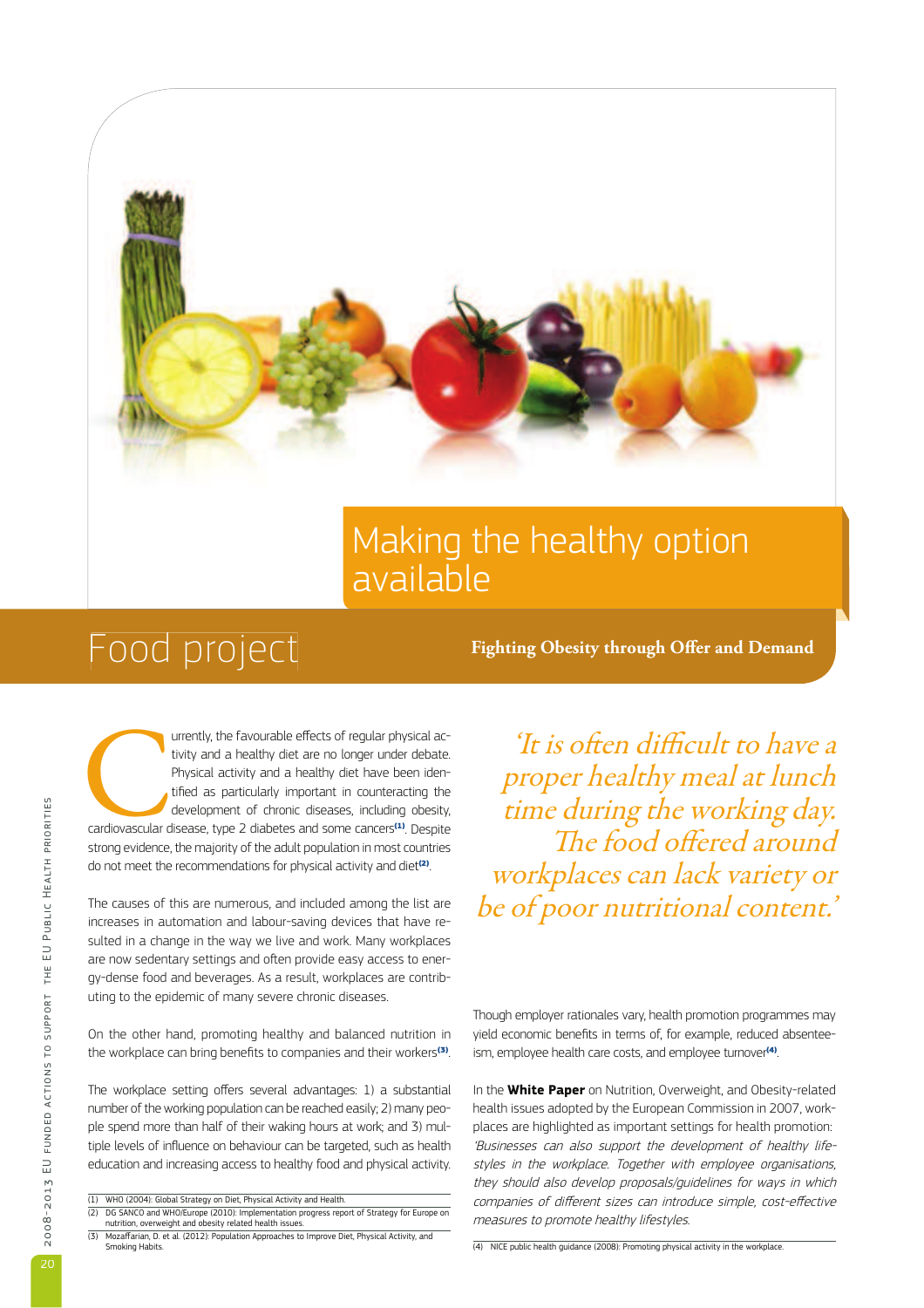'The EU employment rate for persons of working age (15–64) was  $64.2\%$  in 2012. This means that in 2012, 216.1 million persons were employed in the EU.'

#### Eurostat

To deal with the growing need for effective workplace interventions, the 28-month FOOD project was launched in 2009. FOOD aimed to introduce simple, cost-effective measures promoting a healthier lifestyle for employees by addressing both demand and supply. Therefore, on one hand, FOOD looked to increase the awareness and capacity of employees to make healthier choices, but it also focused on the nutritional quality of food offered outside the working place. The consortium was based on a public-private partnership coordinated by Edenred (formerly called Accor Services) and represented experts from academia, public authorities and nutritionists from six European countries (Belgium, Czech Republic, France, Italy, Spain and Sweden).

To meet its objectives, FOOD has completed five complementary sets of actions set by the expert panel.

#### The inventory

The project started by reviewing the existing interventions promoting balanced nutrition in the workplace and restaurants. Seventy programmes were identified and inserted into a consolidated inventory. In analysing these previous programmes, serious concerns were raised; lessons can be summarised as follows: 1) experts found that in most interventions evaluation as well as dissemination were weak; 2) due to the lack of a proper assessment of the knowledge of participants and the low level of presence of professionals in the consortium, unsuitable tools were created; 3) finally, sustainability was also an important but unresolved issue in most cases.

The inventory was further enriched with the findings of the Move Europe programme which has led to a second consolidated inventory.

#### Understanding needs and benefits

Desk research was followed by two surveys. The first was a quantitative survey mailed to 52 000 employees and 5 000 restaurants to better understand their needs and expectations. The second was a qualitative study, which involved conducting 60 interviews in restaurants.

A total of 4 529 employees and 399 restaurants responded to the questionnaires. Given the cultural differences between the participating countries, detailed results were presented in separate country reports. However, common findings can be summarised as follows. Half of the employees declared that a list of restaurants close to their company which offer balanced food, and nutritional information sent by email, would be the best way to raise their awareness about a nutritional programme. Employees also stated that they need practical and easily understandable information. On the other side, restaurant owners were eager to meet their customers' demand, with 44 % of them being aware of this new demand

for healthier food. However, only limited resources are available in terms of time and budget. Chefs also welcome suggestions and believe that they have a role to play; but no 'revolution in their kitchen'.

#### Recommendations

Following the analysis of the results from the inventory and questionnaires, recommendations were made by the partners. Discussions led to the compromise of having common recommendations in all countries when possible, and specific national ones where appropriate. This resulted in the formation of six common European recommendations for the employees and only one common piece of advice for the restaurants. At national level, the purpose was not to invent new recommendations but to use national guidelines when available and to adapt them to the objectives of the project: giving employees the means to access a balanced lunch break meal and for restaurants to propose it on their menu.

#### Common Recommendations for Employees

- Taste the food before adding salt and/or other condiments.
- Lower the use of fat and preferably use vegetal oils.
- Eat at least five portions of fruit/vegetables per day.
- As a dessert, choose a fresh fruit-based option and sometimes as an alternative, a dairy product.
- Choose types of cooking that do not add too much fat (steaming, roast, grill, etc.).
- Choose water to accompany your lunch.

Common Recommendation for Restaurants • Favour cooking methods such as steam, oven or grill.

#### Developing the tools

Nutritional recommendations were translated into a wide range of tools for informing employees and food providers about a balanced and healthy diet. Tools ranged from regular items like posters and leaflets to in-depth information. Guides, videos, on-site training sessions, a blog and websites, an online cooking game, an e-learning DVD for chefs, certificates and window stickers for restaurants, meal vouchers, inserts, and a smartphone application were all developed for this purpose. A geo-localisation tool further enables people to look for a FOOD restaurant near their office or home. Tools are available via the project website in nine languages.

Overall, approximately 4 million employees representing more than 160 000 companies and almost 200 000 restaurants were reached in the six countries with one or more communication tools within the project period. Moreover, face-to-face visits, email communication and pilot studies in three countries (Belgium, Czech Republic and France) resulted in a strong network of nearly 1 800 restaurants following the FOOD recommendations.

#### Ongoing work

FOOD has successfully managed the often difficult transition from a co-funded project to a self-sustained programme. On 14 December 2011, 23 partners signed a new Consortium Agreement about the continuation of the FOOD programme and took on board two additional countries: the Slovak Republic and Portugal.